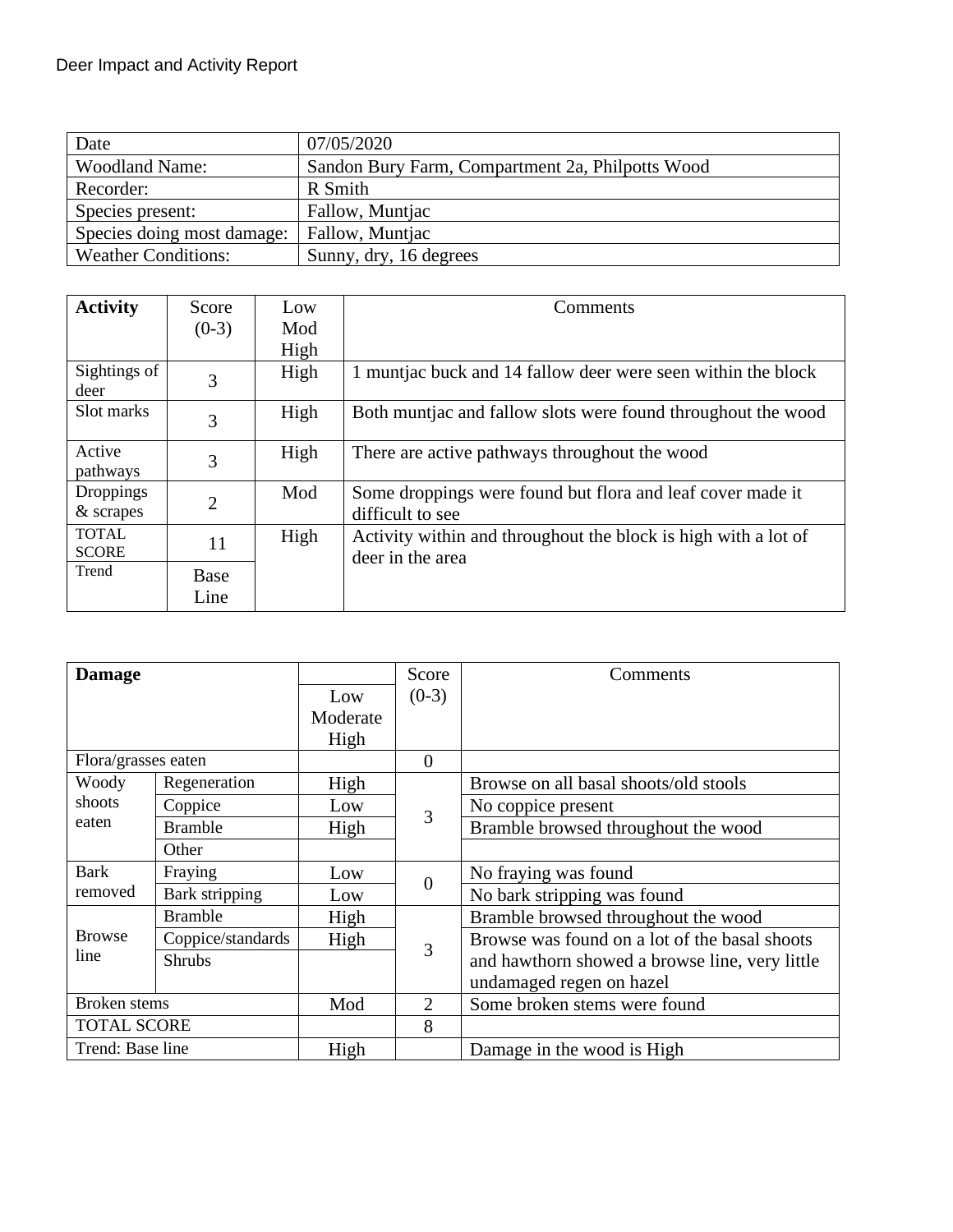Deer Impact and Activity Report

Other comments

| Is there evidence of stalking      | One seat was seen near the entrance to the wood             |  |  |
|------------------------------------|-------------------------------------------------------------|--|--|
| occurring                          |                                                             |  |  |
| Are agricultural impacts occurring | Nothing known or observed but droppings found in the fields |  |  |
| Are DVC's an issue                 | Not known                                                   |  |  |
| Next steps / recommendations       | See Below                                                   |  |  |

Activity and impact within the compartment are high. The ground cover was high in places but generally the deer have trampled or eaten the rest. Very little regen on basal shoots or hazel stools which wasn't damaged. There is a pheasant pen in the wood which shows how the hazel should be as anything inside is protected from the deer. There is a browse line on hawthorn and hazel and some bramble shows browse. There are a lot of heavily used tracks throughout the wood and around the edges. It is unknown if deer management is in place on the estate but if not it should certainly be considered as a priority. Any work within the wood would require deer fencing to protect regeneration. There are a lot of footpaths around the wood so installation of more high seats should also be considered.

Photographs taken during the survey



Area where deer lay up has virtually no ground cover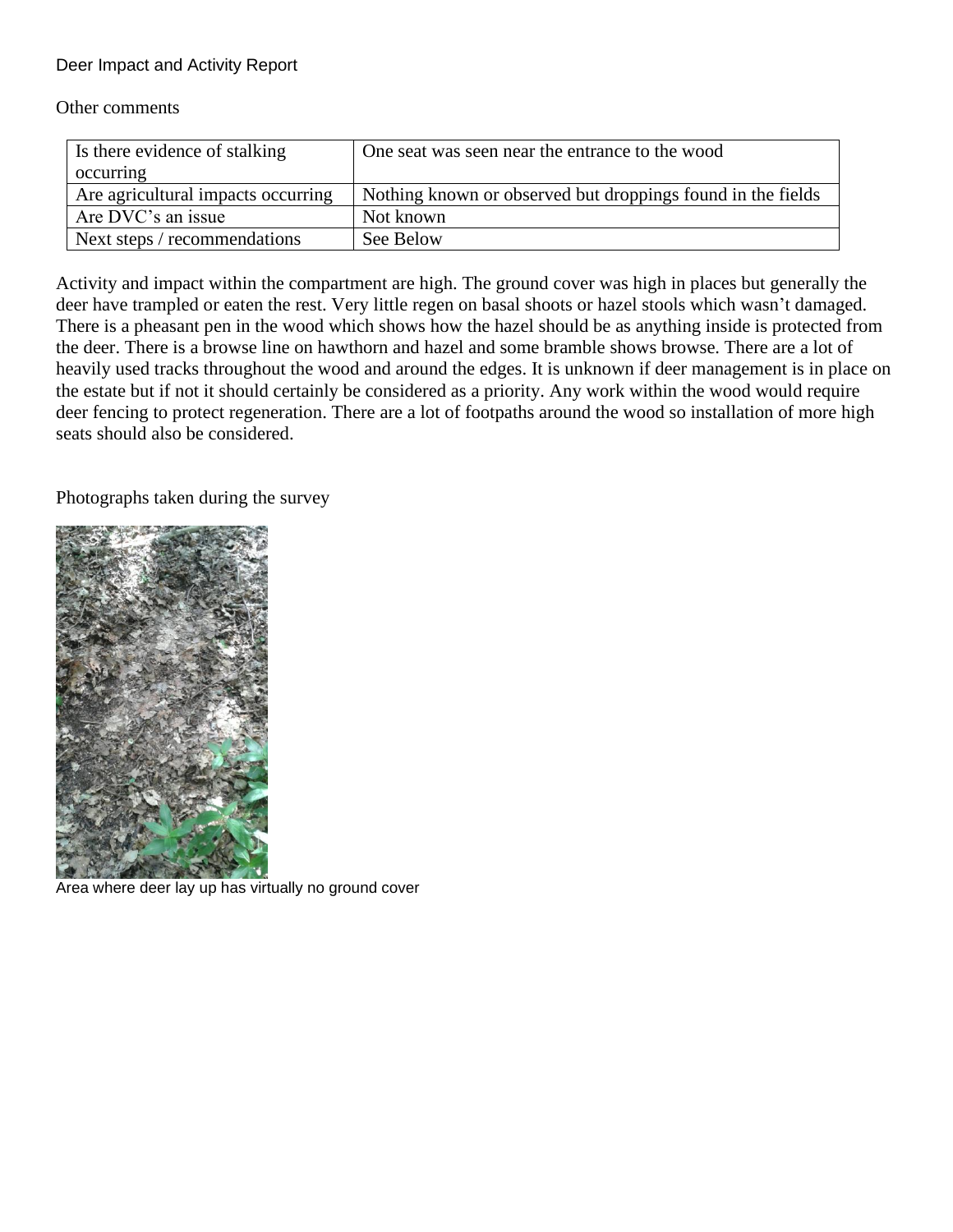## Deer Impact and Activity Report



Hazel browse throughout the wood



Browse on old stool



Hazel on the right in the pen has regen, on the left shows no regen and anything within reach has been browsed